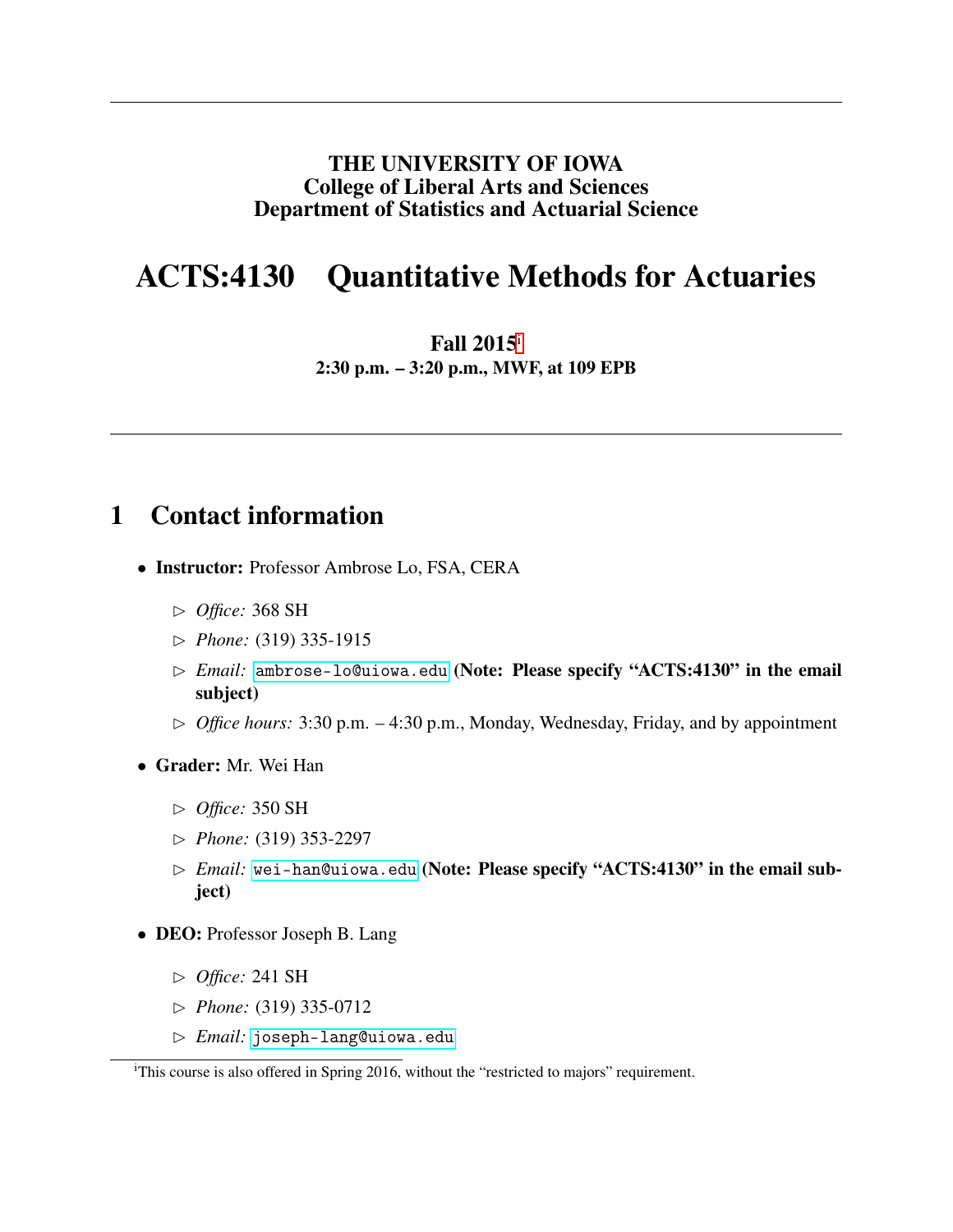# 2 Course description and objectives

This foundation course for B.S. and M.S. in Actuarial Science students consists of two separate parts:

#### Part 1. Financial derivatives (approx. 8 weeks)

The first objective of this course is to prepare you adequately for the second part of the SOA Exam FM (Financial Mathematics), namely, the financial economics portion, which accounts for 20-35% of the entire exam according to the exam syllabus. The knowledge about financial derivatives covered in this part of the course will also be of use when you take ACTS:4380 Mathematics of Finance II, which prepares you for SOA Exam MFE (Models for Financial Economics).

For the theory of interest part of Exam FM, you should be taking ACTS:3080 Mathematics of Finance I.

#### Part 2. Baby life contingencies (approx. 7 weeks)

In the second part, we shall switch gears and develop a probabilistic framework that is crucial to valuing *contingent* cash flows required in SOA Exam MLC (Models for Life Contingencies). The probabilistic tools we learn in this course will be applied and further enhanced in the two follow-up courses, ACTS:4180 Life Contingencies I and ACTS:4280 Life Contingencies II, to value typical insurance products.

After taking this course, you are expected to:

- Develop a conceptual (i.e. non-mathematical) understanding of different kinds of derivatives, in particular, forwards and options.
- Design an arbitrage strategy to exploit mispricing in the market.
- Take and, most importantly, pass Exam FM with considerable ease.
- Proceed to advanced courses on life contingencies and mathematical finance with strong confidence.

Figure [1](#page-2-0) shows a flowchart of more advanced actuarial courses taken by a typical student after successfully completing this course (each arrow means a transition conditional on a grade of C+ or above in the preceding course).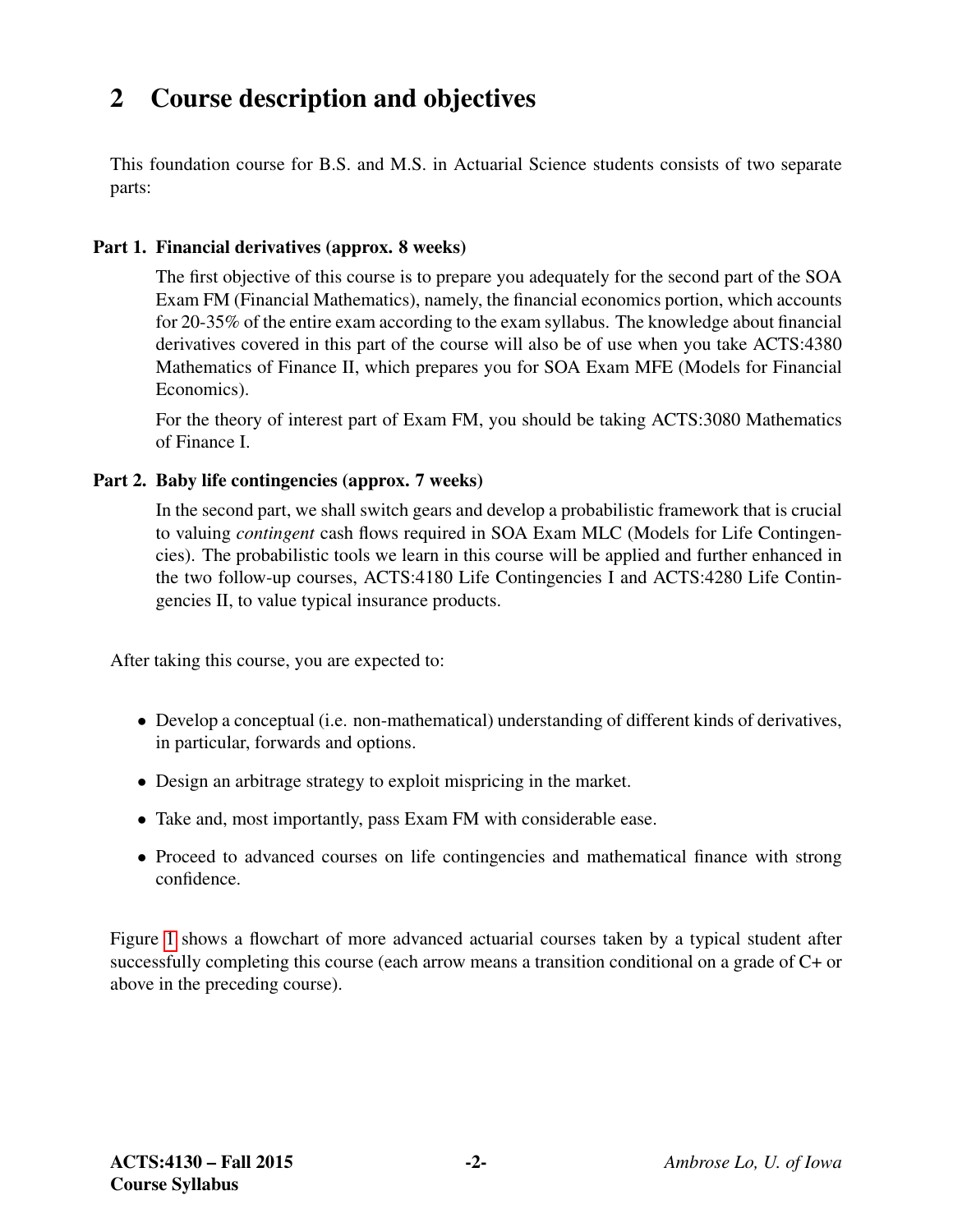

<span id="page-2-0"></span>Figure 1: The actuarial courses you can take after satisfactorily completing ACTS:4130.

## 3 Exam FM

In Fall 2015, Exam FM will be offered via computer-based testing (CBT) in October (15-26) and December  $(8-19)^{ii}$  $(8-19)^{ii}$  $(8-19)^{ii}$ . The registration deadlines are September 7 and October 29 respectively. More details of Exam FM (e.g. syllabus, sample exam questions, etc.) can be found at [https://www.](https://www.soa.org/education/exam-req/edu-exam-fm-detail.aspx) [soa.org/education/exam-req/edu-exam-fm-detail.aspx](https://www.soa.org/education/exam-req/edu-exam-fm-detail.aspx).

### 4 Texts

There are no required textbooks in this course. We shall follow closely the course lecture notes, regarded as a mini-textbook, which will be made available on ICON chapter by chapter. The notes not only address all important topics required in the financial economics portion of Exam FM and the introductory part of Exam MLC, but also include a wide variety of examples for exam preparation. *You are strongly recommended to have a copy of the notes during class meetings.*

Here are two recommended texts available in the university bookstore:

1. *McDonald, R.L., 2013. Derivatives Markets (Third Edition). Pearson.*

This is the official textbook for the Financial Economics portion of Exam FM as well as Exam MFE. We shall cover the following required sections in the SOA Exam FM syllabus:

<span id="page-2-1"></span>iiI recommend taking Exam FM in December as you prepare for the final exams of ACTS:3080 and this course.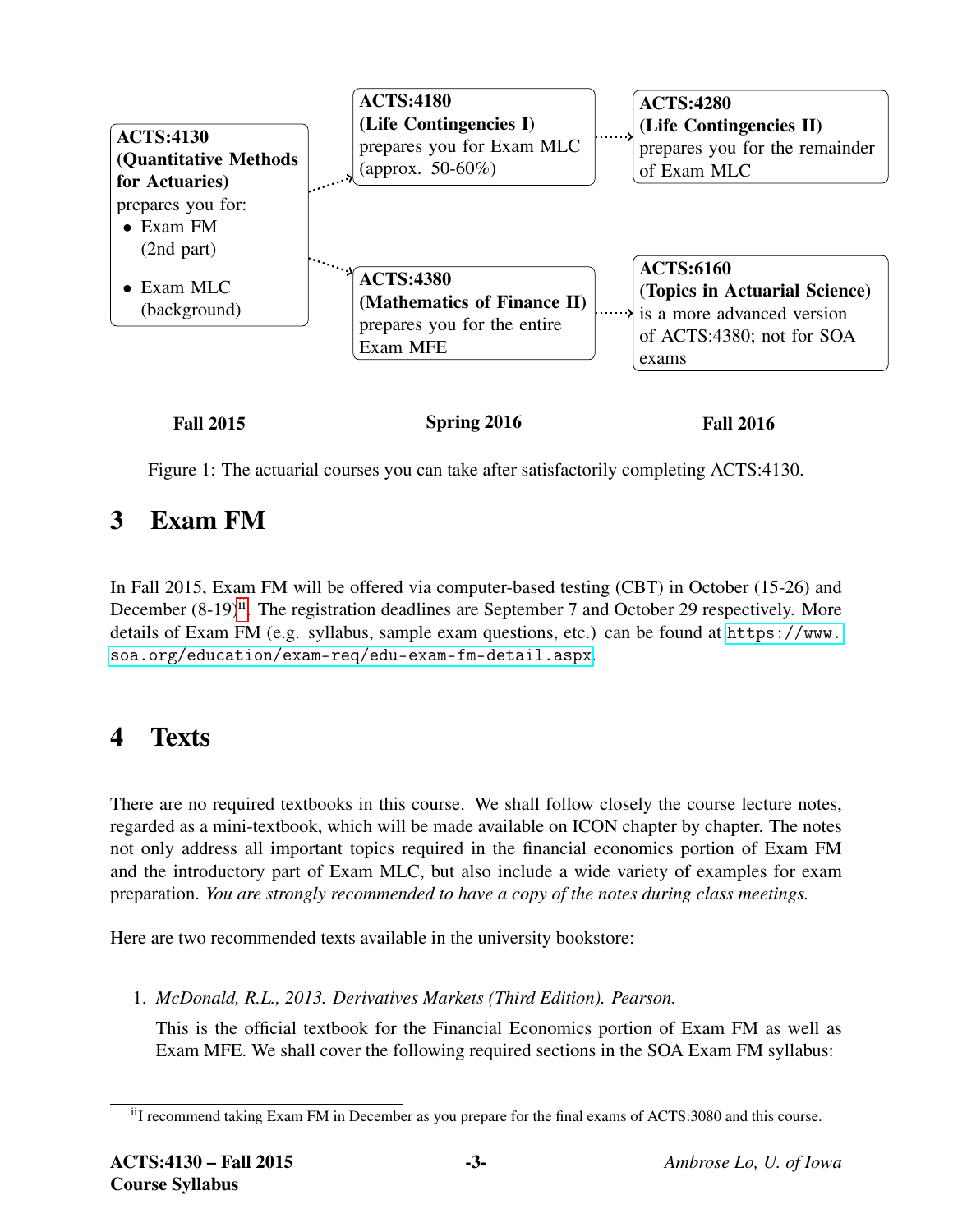Chapter 1: Introduction to Derivatives Chapter 2: An Introduction to Forwards and Options Chapter 3: Insurance, Collars, and Other Strategies Chapter 5: Financial Forwards and Futures (Sections 5.1-5.4 and Appendix 5.B) Chapter 8: Swaps (Sections 8.1-8.3)

Chapter 4 on Introduction to Risk Management (Sections 4.1-4.4), which is an easy continuation of Chapter 3, will be left for self-study.

Pearson has published *Student Solutions Manual to Derivatives Markets*, which provides solutions to all even-numbered end-of-chapter questions in the text.

2. *Dickson, D.C.M., Hardy, M.R., Waters, H.R., 2013. Actuarial Mathematics for Life Contingent Risks (Second Edition). Cambridge University Press.*

This is the official textbook for Exam MLC. We shall cover the following introductory chapters:

Chapter 2: Survival models Chapter 3: Life tables and selection Chapter 4: Insurance benefits

There is a solution manual (*Solutions Manual for Actuarial Mathematics for Life Contingent Risks*) that accompanies this book.

| <b>Teaching Week</b>                 | Lecture         | <b>Date</b>              | <b>Topic</b>         |  |  |  |  |  |  |
|--------------------------------------|-----------------|--------------------------|----------------------|--|--|--|--|--|--|
| <b>Part I: Financial Derivatives</b> |                 |                          |                      |  |  |  |  |  |  |
| $\mathbf{1}$                         | L <sub>01</sub> | August 24, 2015 (Mon)    | Chapter $1*$         |  |  |  |  |  |  |
|                                      | L <sub>02</sub> | August 26, 2015 (Wed)    | Chapter 1            |  |  |  |  |  |  |
|                                      | L <sub>03</sub> | August 28, 2015 (Fri)    | Chapter 1            |  |  |  |  |  |  |
| $\overline{2}$                       | L <sub>04</sub> | August 31, 2015 (Mon)    | Chapter 1            |  |  |  |  |  |  |
|                                      | L <sub>05</sub> | September 2, 2015 (Wed)  | Chapter 2            |  |  |  |  |  |  |
|                                      | L <sub>06</sub> | September 4, 2015 (Fri)  | Chapter 2            |  |  |  |  |  |  |
| 3                                    |                 | September 7, 2015 (Mon)  | (University Holiday) |  |  |  |  |  |  |
|                                      | L <sub>07</sub> | September 9, 2015 (Wed)  | Chapter 2            |  |  |  |  |  |  |
|                                      | L <sub>08</sub> | September 11, 2015 (Fri) | Chapter 2            |  |  |  |  |  |  |
| $\overline{4}$                       | L <sub>09</sub> | September 14, 2015 (Mon) | Chapter 2            |  |  |  |  |  |  |
|                                      | L10             | September 16, 2015 (Wed) | Chapter 2            |  |  |  |  |  |  |
|                                      | L11             | September 18, 2015 (Fri) | Chapter 2            |  |  |  |  |  |  |
| 5                                    | L12             | September 21, 2015 (Mon) | Chapter 3            |  |  |  |  |  |  |
|                                      | L13             | September 23, 2015 (Wed) | Chapter 3            |  |  |  |  |  |  |
|                                      | L14             | September 25, 2015 (Fri) | Chapter 3            |  |  |  |  |  |  |

## 5 Tentative teaching schedule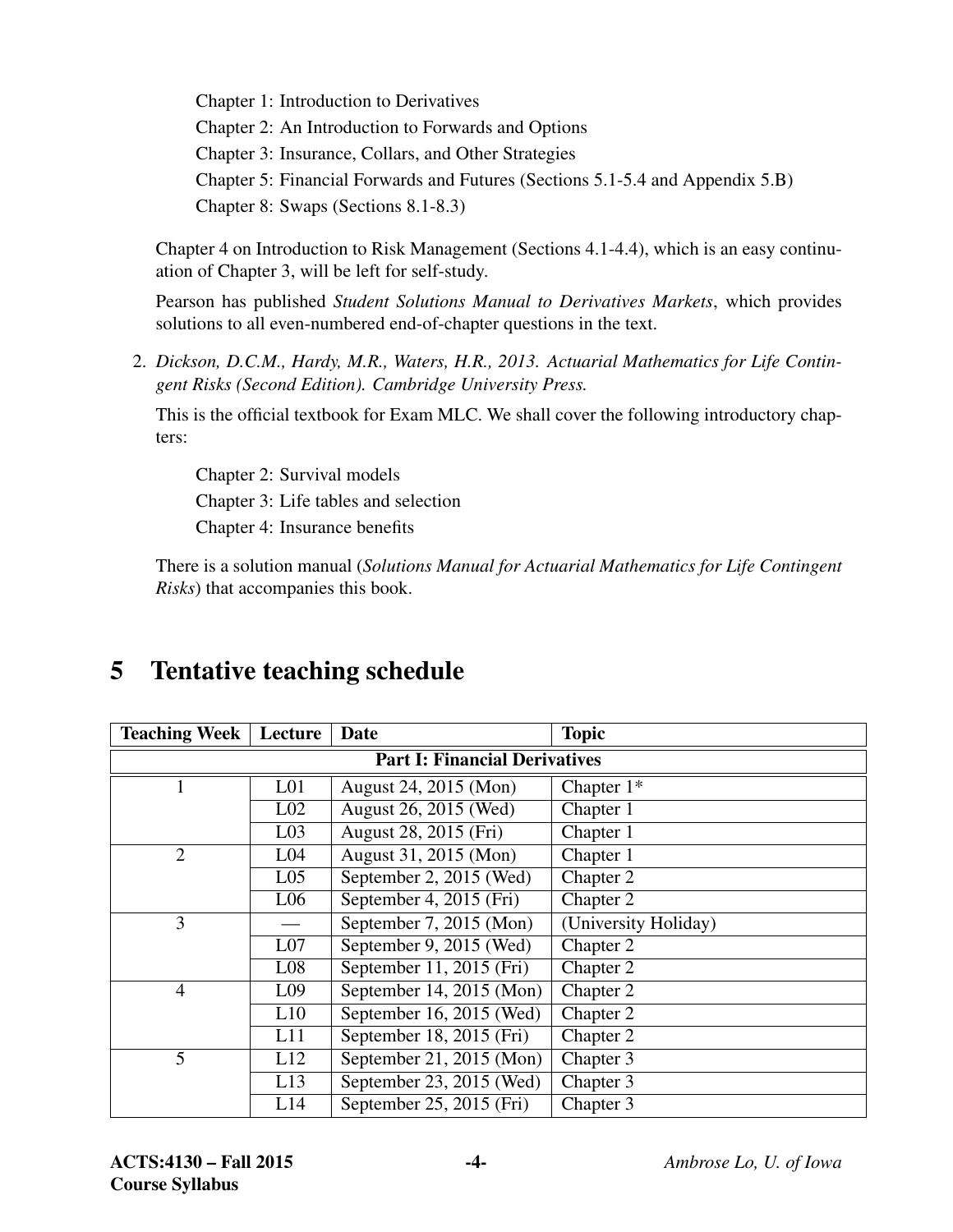| 6                                       | L15              | September 28, 2015 (Mon) | Chapter 3                           |  |  |  |  |  |
|-----------------------------------------|------------------|--------------------------|-------------------------------------|--|--|--|--|--|
|                                         |                  | September 30, 2015 (Wed) | (No class due to Job Fair)          |  |  |  |  |  |
|                                         | L16              | October 2, 2015 (Fri)    | Chapter 4                           |  |  |  |  |  |
| $\overline{7}$                          | L17              | October 5, 2015 (Mon)    | Chapter 4                           |  |  |  |  |  |
|                                         | L18              | October 7, 2015 (Wed)    | Chapter 4                           |  |  |  |  |  |
|                                         | $\overline{L19}$ | October 9, 2015 (Fri)    | Chapter 4                           |  |  |  |  |  |
| $\overline{8}$<br>L20                   |                  | October 12, 2015 (Mon)   | Chapter 4                           |  |  |  |  |  |
|                                         | $\overline{L21}$ | October 14, 2015 (Wed)   | Chapter 4                           |  |  |  |  |  |
|                                         | $\overline{L22}$ | October 16, 2015 (Fri)   | Chapter 4                           |  |  |  |  |  |
| <b>Part II: Baby Life Contingencies</b> |                  |                          |                                     |  |  |  |  |  |
| $\overline{9}$                          | L23              | October 19, 2015 (Mon)   | Chapter 6                           |  |  |  |  |  |
|                                         | L24              | October 21, 2015 (Wed)   | Chapter 6                           |  |  |  |  |  |
|                                         | L25              | October 23, 2015 (Fri)   | Chapter $6$                         |  |  |  |  |  |
| 10                                      | L26              | October 26, 2015 (Mon)   | Chapter 6                           |  |  |  |  |  |
|                                         |                  | October 28, 2015 (Wed)   | (No class. Midterm Exam in evening) |  |  |  |  |  |
|                                         | L27              | October 30, 2015 (Fri)   | Chapter 6                           |  |  |  |  |  |
| 11                                      | L28              | November 2, 2015 (Mon)   | Chapter 6                           |  |  |  |  |  |
|                                         | L29              | November 4, 2015 (Wed)   | Chapter 7                           |  |  |  |  |  |
|                                         | $\overline{L30}$ | November 6, 2015 (Fri)   | Chapter 7                           |  |  |  |  |  |
| $\overline{12}$                         | L31              | November 9, 2015 (Mon)   | Chapter 7                           |  |  |  |  |  |
|                                         | $\overline{L32}$ | November 11, 2015 (Wed)  | Chapter 7                           |  |  |  |  |  |
|                                         | $\overline{L33}$ | November 13, 2015 (Fri)  | Chapter 7                           |  |  |  |  |  |
| 13                                      | L34              | November 16, 2015 (Mon)  | Chapter 8                           |  |  |  |  |  |
|                                         | $\overline{L35}$ | November 18, 2015 (Wed)  | Chapter 8                           |  |  |  |  |  |
|                                         | $\overline{L36}$ | November 20, 2015 (Fri)  | Chapter 8                           |  |  |  |  |  |
|                                         |                  | November 23, 2015 (Mon)  |                                     |  |  |  |  |  |
| $\overline{\phantom{0}}$                |                  | November 25, 2015 (Wed)  | (Thanksgiving Week - No class!)     |  |  |  |  |  |
|                                         | $\frac{1}{1}$    | November 27, 2015 (Fri)  |                                     |  |  |  |  |  |
| 14                                      | L37              | November 30, 2015 (Mon)  | Chapter 8                           |  |  |  |  |  |
|                                         | L38              | December 2, 2015 (Wed)   | Chapter 8                           |  |  |  |  |  |
|                                         | L39              | December 4, 2015 (Fri)   | Chapter 8                           |  |  |  |  |  |
| 15                                      | L40              | December 7, 2015 (Mon)   | Chapter 8                           |  |  |  |  |  |
|                                         | L41              | December 9, 2015 (Wed)   | Chapter 8                           |  |  |  |  |  |
|                                         | $\overline{L42}$ | December 11, 2015 (Fri)  | Chapter 8 / Review                  |  |  |  |  |  |

\* Refer to the numbering in the lecture notes

# 6 Grading system

Assessment in this course comprises the following items: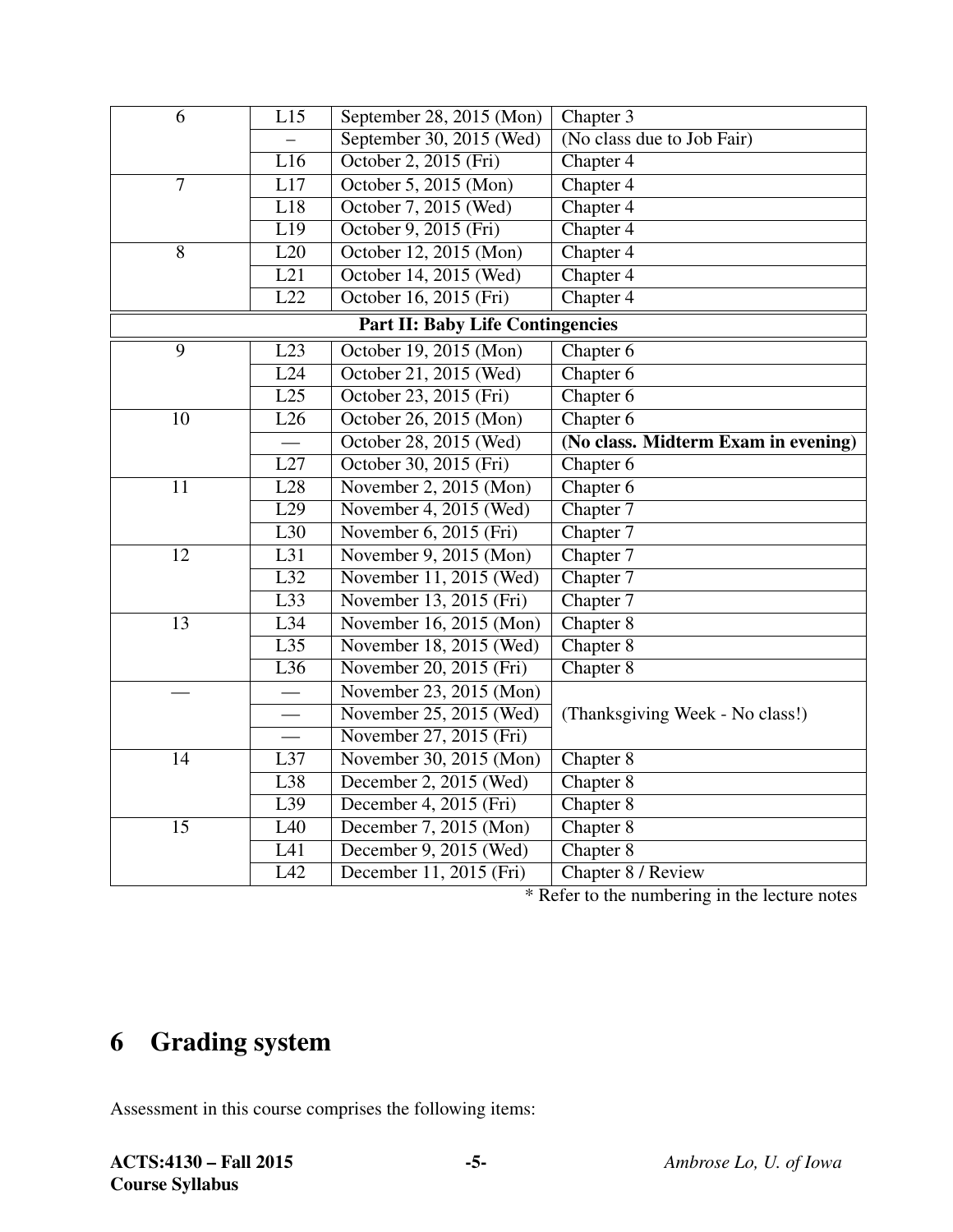#### 1. Attendance:  $\pm \varepsilon \%$

You may choose to attend or not to attend classes, but everyone needs to be aware that absence from classes without a valid reason can negatively affect the final grade. It is also impossible to get a copy of any course material you miss and inquire about any announcements made in class.

#### 2. Assignments: 15%

There will be 5 to 6 non-equally weighted assignments in this course. You will have about two weeks to work on each assignment. Late homework will be severely penalized. Illustrative solutions will be provided.

*A note on collaboration:* Discussion with other students on homework problems is encouraged. However, what you hand in must ultimately be your own work.

#### 3. Midterm Exam: 35%

There will be one 90-minute written Midterm Exam to be held in the evening of October 28, 2015 (Wednesday) covering Part I (Financial Derivatives) of this course. It consists of a mixture of true-or-false, fill-in-the-blanks and computational questions similar in style to SOA Exam FM problems. You will therefore find that released Exam FM sample questions are useful in preparing for the Midterm Exam.

#### 4. Final Examination: 50%

A two-hour written examination covering Part II (Life Contingencies) of this course will take place in the week of December 14–18, 2015. It consists of a mixture of short computational and structured written-answer questions similar in style to SOA Exam MLC problems. The exact date and time will be announced by the Registrar in mid-September. Please do not plan your end-of-semester travel plans until the final exam schedule is made public. It is your responsibility to know the date, time, and place of the final exam.

All exams in this course are closed-book and no formula sheet is allowed (and on all SOA exams as well!). Only SOA/CAS-approved calculators listed on Point 9 of [https://www.soa.org/Files/](https://www.soa.org/Files/Edu/edu-rules-reg-instructions.pdf) [Edu/edu-rules-reg-instructions.pdf](https://www.soa.org/Files/Edu/edu-rules-reg-instructions.pdf) are allowed.

Note on absence from exams If, for medical reasons, you are unable to take any exam in this course, you should inform the course instructor *within 48 hours* of the exam, and submit original documentation as soon as possible. Otherwise, a zero score will be awarded. Absence for other reasons will not be allowed, unless approval from the instructor is sought well in advance.

Grading scheme Plus or minus grading system will be used in this course, and undergraduate and graduate students will be treated as two separate groups when it comes to assigning final grades. An *approximate* guide is as follows: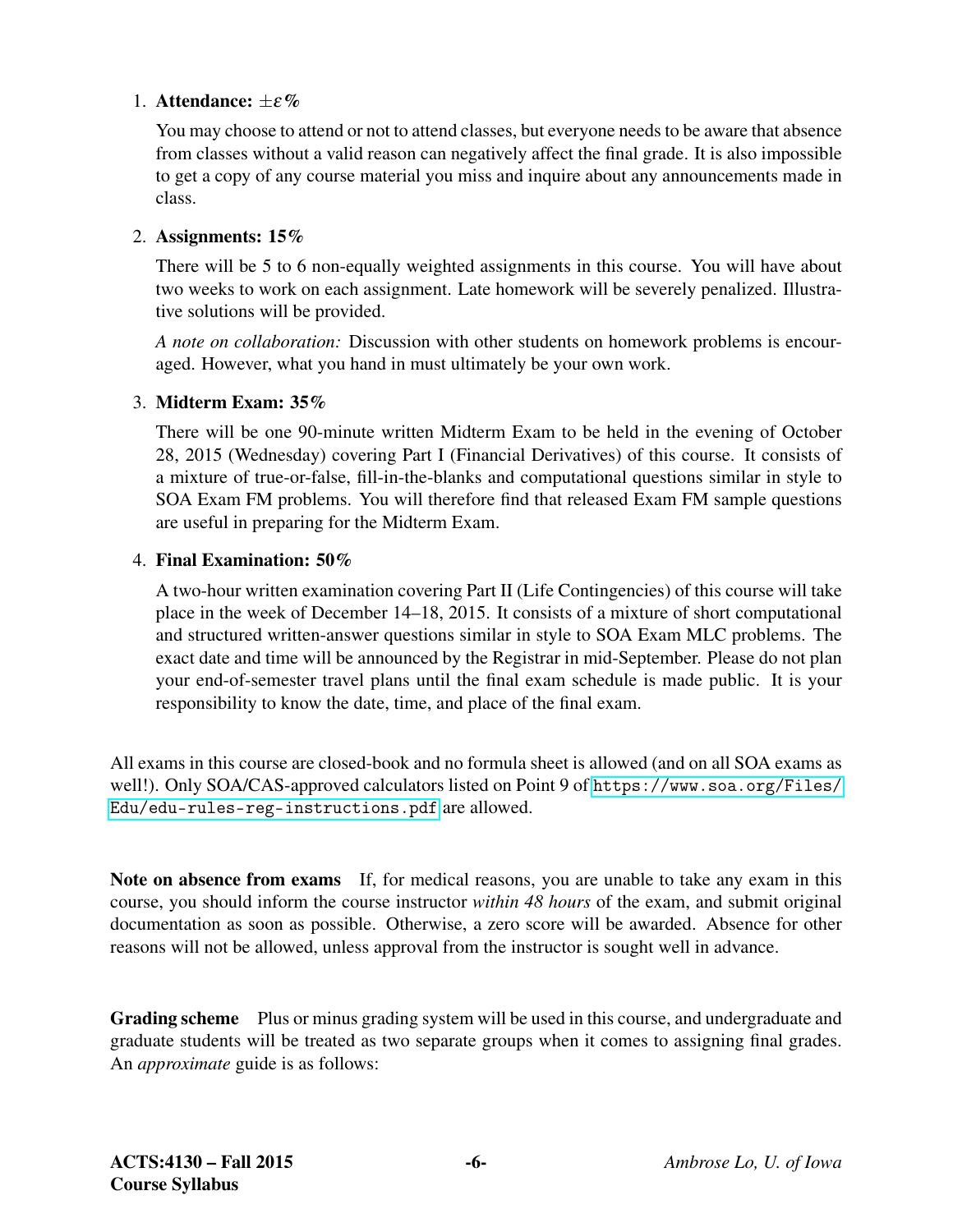| <b>Undergraduate students</b> |          |   |          | <b>Graduate students</b> |           |       |            |             |              |      |             |
|-------------------------------|----------|---|----------|--------------------------|-----------|-------|------------|-------------|--------------|------|-------------|
| $A-$                          | [80, 85) | A | [85, 95] | $A+$                     | [95, 100] | $A-$  | [82, 86.5] | A           | [86.5, 95.5] | $A+$ | [95.5, 100] |
| $B-$                          | [65, 70) | B | (70, 75) | $B+$                     | (75, 80)  | $B -$ | [68.5, 73] | B           | [73, 77.5)   | $B+$ | [77.5, 82)  |
| $C-$                          | [50, 55) |   | (55, 60) | $C+$                     | [60, 65)  | $C-$  | [55, 59.5] | $\mathbf C$ | [59.5, 64]   | $C+$ | [64, 68.5]  |
| D-                            | (35, 40) |   | [40, 45] | $D+$                     | [45, 50)  | D-    | [41.5, 46] | D           | [46, 50.5]   | $D+$ | [50.5, 55]  |
| F                             | [0, 35)  |   |          |                          |           | E     | [0, 41.5)  |             |              |      |             |

These are not completely absolute scales and the instructor reserves the right to lower (but not raise) the cutoffs. Note that with this grading scheme you are not "graded on a curve", and so you are not competing with fellow students. Therefore, you are not penalized in any way for working together to better understand concepts and to do better in this course.

#### IMPORTANT NOTE

- 1. A grade of C+ or higher in this course is a prerequisite for ACTS:4180 and ACTS:4380, which will be offered in Spring 2016. The department has the right to de-register students who fail to meet the prerequisite requirement.
- 2. This is *not* an easy course for most students, *even for those who have passed Exam FM*. Each week you should spend about 3 hours outside of class meetings reviewing the course notes and working on the end-of-chapter problems. It is fine to work harder, but working less is risky. Let me know if you encounter any problems with your learning.

. . . . . . . . . . . . . . . . . . . . . . . . . . . . . . . . . . . . . . . . . . . . . . . . . . . . . . . . . . . . . . . . . . . . . . . . . . . . . . . . . . . . . . . . .

#### A short introduction to the instructor

Professor Ambrose Lo earned his B.S. in Actuarial Science (first class honors) and Ph.D. from The University of Hong Kong in 2010 and 2014 respectively. He joined the Department of Statistics and Actuarial Science at The University of Iowa in August 2014. He is a Fellow of the Society of Actuaries (FSA) and a Chartered Enterprise Risk Analyst (CERA). His research interests lie in dependence structures, quantitative risk management as well as optimal (re)insurance.

Besides dedicating himself to actuarial science research, Ambrose attaches equal importance to teaching, through which he nurtures the next generation of actuaries and serves the actuarial profession. He is well-known for his comprehensive lecture notes, through which students easily acquire a thorough understanding of the subject matter and work on a number of insightful problems. He is also the author of ACTEX CAS Exam S Study Manual (Fall 2015 Edition).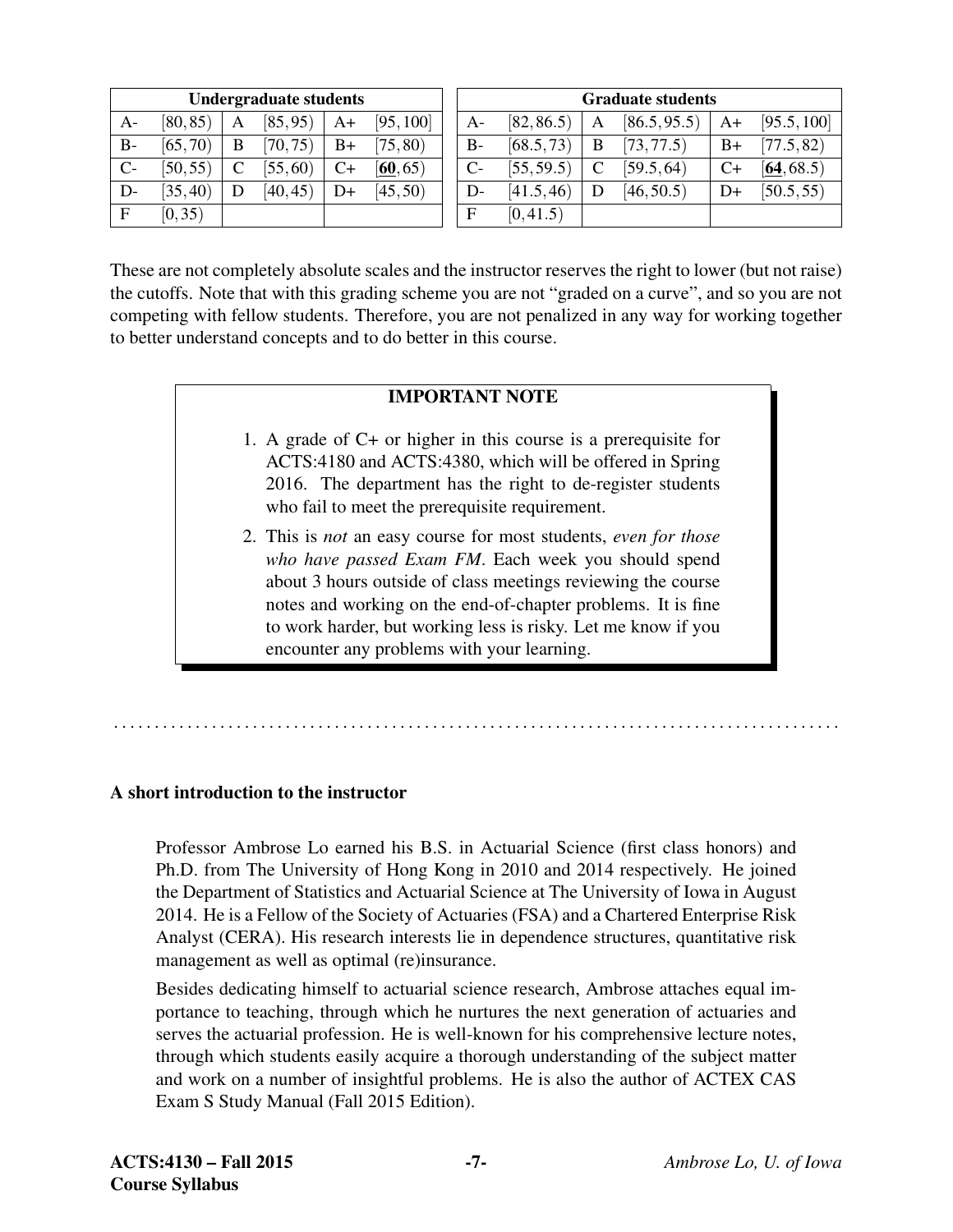# College of Liberal Arts & Sciences: Policies and Procedures

### Administrative Home

The College of Liberal Arts and Sciences is the administrative home of this course and governs matters such as the add/drop deadlines, the second-grade-only option, and other related issues. Different colleges may have different policies. Questions may be addressed to 120 Schaeffer Hall, or see the CLAS Academic Policies Handbook at <http://clas.uiowa.edu/students/handbook>.

### Electronic Communication

University policy specifies that students are responsible for all official correspondences sent to their University of Iowa e-mail address (@uiowa.edu). Faculty and students should use this account for correspondence (Operations Manual, [III.15.2.](http://www.uiowa.edu/~our/opmanual/iii/15.htm#152) Scroll down to k.11).

### Accommodations for Disabilities

A student seeking academic accommodations should first register with Student Disability Services and then meet with the course instructor privately in the instructor's office to make particular arrangements. See <www.uiowa.edu/~sds/> for more information.

### Academic Honesty

All CLAS students or students taking classes offered by CLAS have, in essence, agreed to the College's [Code of Academic Honesty:](http://clas.uiowa.edu/students/handbook/academic-fraud-honor-code) "I pledge to do my own academic work and to excel to the best of my abilities, upholding the [IOWA Challenge.](http://thechallenge.uiowa.edu/) I promise not to lie about my academic work, to cheat, or to steal the words or ideas of others; nor will I help fellow students to violate the Code of Academic Honesty." Any student committing academic misconduct is reported to the College and placed on disciplinary probation or may be suspended or expelled [\(CLAS Academic Policies](http://clas.uiowa.edu/students/handbook) [Handbook\)](http://clas.uiowa.edu/students/handbook).